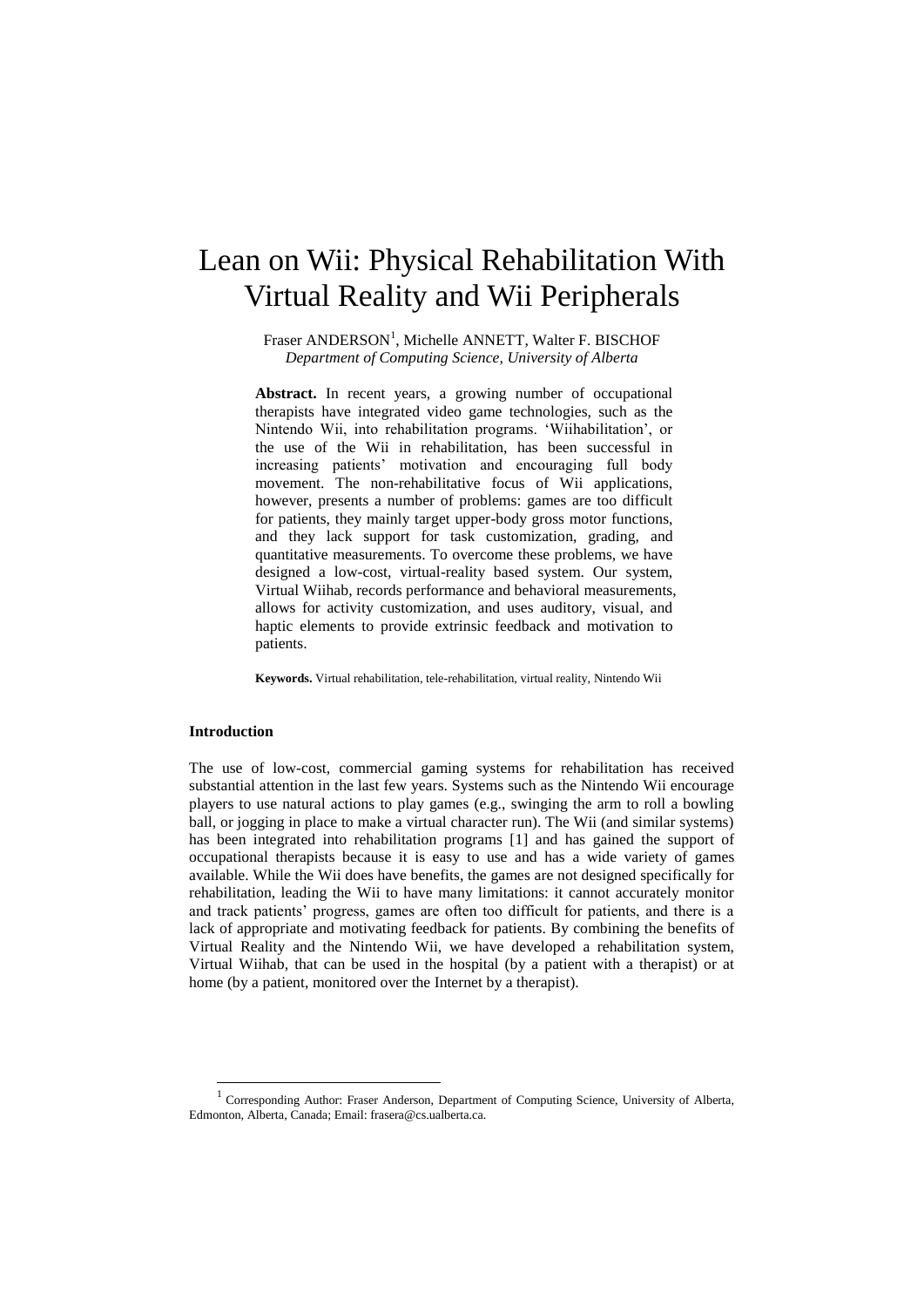## **1. Wiihabilitation Today**

The Nintendo Wii has been adopted by a number of practitioners to assist in the treatment of various impairments. The Wii has been successful because the environments that it creates are entertaining, thus encouraging patients to continue therapy for longer periods of time [1]. Typically, Wii Sports games such as boxing, bowling, or golf are used during therapy sessions because they encourage gross motor movements [2]. One study using Wii Sports reported increased postural control and visual perception in an adolescent with cerebral palsy [3].

Most recently, the Wii Balance Board was used to improve balance and stabilitiy. Following the use of four Wii Fit games that use the Balance Board, one post-stroke patient showed improvements in various measures of motion and balance (e.g., timed up-and-go, functional reach and the Berg balance scale) [4]. A separate study compared Wiihabilitation treatments to traditional treatments and found that Wii-based interventions result in similar improvements in functional outcomes [5]. This study also reported higher levels of patients' satisfaction with the Wii-based rehabilitation compared to a standard rehabilitation regimen.

While the Wii has had much success in rehabilitation, it has a number of problems that prevent it from becoming widely adopted for rehabilitation:

- The motions and interactions required are not focused on rehabilitation outcomes, such as increasing range of motion or muscle strength.
- Game difficulty is calibrated to healthy players, making many games unplayable or too challenging for people with physical disabilities.
- The game scores or progress measurements that are provided are too generic, making them insufficient for tracking patient progress.
- Therapists cannot observe patient progress, watch for cheating, or monitor compliance when patients play games in tele-rehabilitation scenarios.
- There is currently no rehabilitation-specific feedback provided to patients to help guide or motivate their movement or motions.

# **2. Virtual Wiihab System**

The Virtual Wiihab system consists of a standard Windows-based PC in conjunction with off the shelf Wii peripherals. Virtools 4.1 was chosen as the software backbone of the system because it has an add-on package that enables virtual environments to be exported to Wii Console disks or distributed via WiiWare. By combining Virtools with the SNaP framework [6], it is easy to retarget each activity for a CAVE, a head mounted display, single or multiple computer monitors, or a television.

## *2.1. Overview*

The Virtual Wiihab system addresses the Wiihabilitation deficiencies identified in Section 1 in a number of ways:

*Rehabilitation focus*. Each activity was designed with specific target areas or disabilities in mind. In some activities, patients are encouraged to work on movement precision and postural control, and in other activities patients are encouraged to work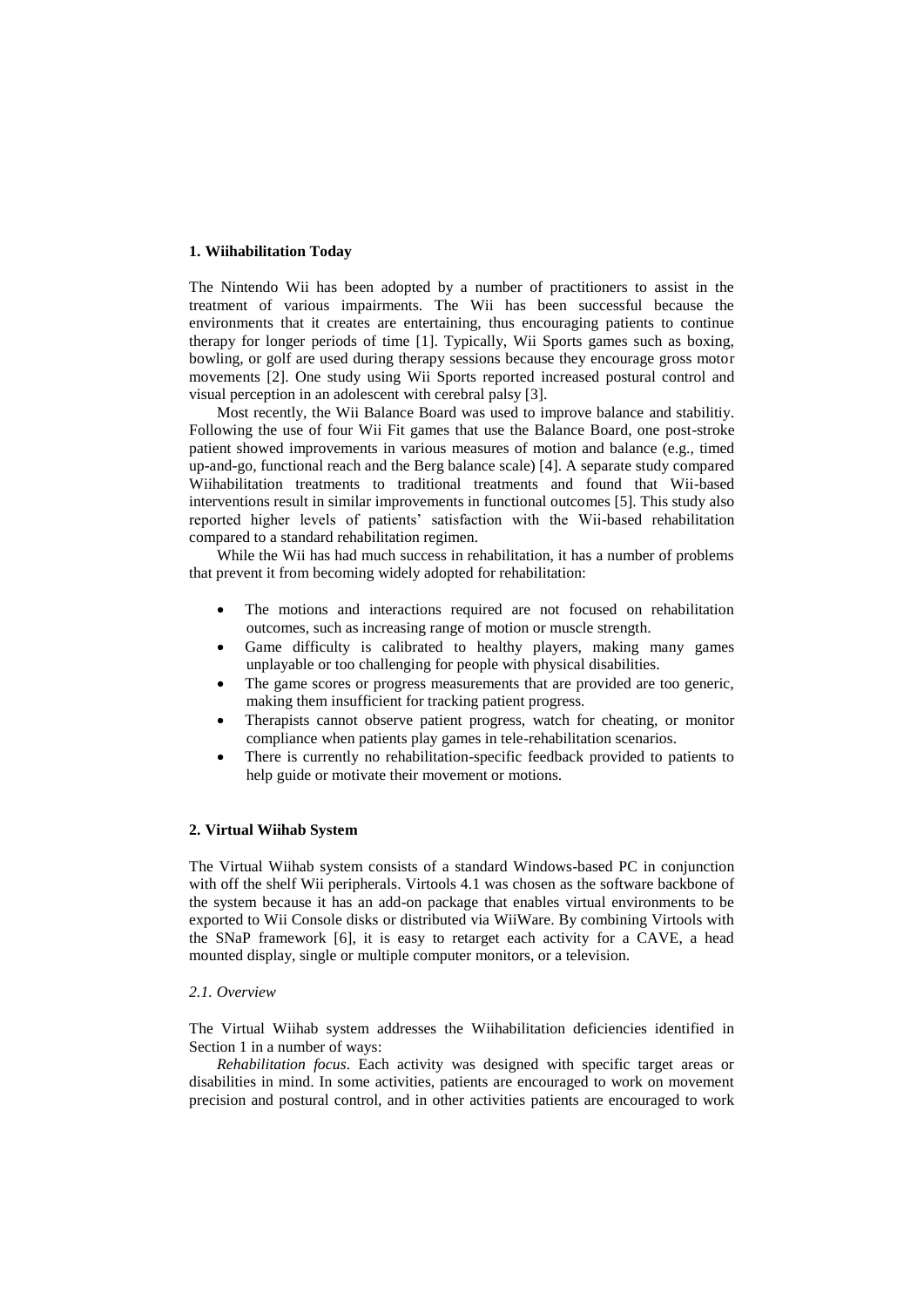on their balance and stability. There are also no loading screens or time-wasting animations. This ensures that patients have the opportunity to maximize the amount of time they spent performing rehabilitation activities.

*Customization*. Each activity can be customized to meet patients' skill sets or limits of mobility. Across all activities, the sensitivity of the Wii Balance Board (and Wii Remote) can be modified to encourage large movements in patients who do not move very much, or to encourage small, accurate motions in patients who make uncontrolled, spastic movements. Other customizations allow therapists to change the speed of moving objects, the number, size, and location of goal objects, and the frequency and number of stimuli. These customizations allow therapists to change task requirements as patient progress through their rehabilitation program.

*Measurement*. Virtual Wiihab can record a number of behavioral and performance measurements. The system can record data from the Wii Balance Board and Wii Remotes (e.g., accelerations, button presses, weight distribution, etc.) as well as a number of time-based measurements, such as the time-on-task, the time between user interactions, or the duration of actions (e.g., how long a button is pressed down or how patients' centers of gravity are distributed over time). Recordable performance measurements include the final activity score, the number of 'missed' stimuli, and the number of actions patients perform (e.g., the number of objects thrown).

*Feedback*. Virtual Wiihab presents patients with a variety of extrinsic feedback cues. Auditory feedback can be played through speakers. Visual feedback can be presented using overlays (e.g., an on-screen Balance Board sprite). Haptic feedback can be presented using the 'rumble' feature on a Wii Remote. Therapists can specify the type of feedback (e.g., visual, auditory, or haptic), the feedback schedule (e.g., concurrent, terminal, or delayed), and the intensity of feedback.

*Monitoring*. The use of a simple web service allows Virtual Wiihab to be used for tele-rehabilitation purposes. Performance and behavioral measurements can be uploaded and viewed using a web service and authorized web clients. Web clients can enable patients and therapists to view charts, graphs, or animations of task compliance and progress, and should help to identify areas of improvement for the future.

*Multi-Player*. Each activity can support both single and multiple player interactions. This allows patients to work with other patients, or to interact more directly with their therapists. This functionality has the potential to motivate patients to continue an activity longer than if they were doing it on their own.

# *2.2. Rehabilitation Specific Activities*

The Virtual Wiihab system contains four activities (Snowball Fight!, Mouse House, Startle Fish, and Alien Abduction) that aim to increase trunk control, lower extremity stability, and patient balance. Each activity is suitable for the young and old, as well as a variety of patient abilities. To increase patient compliance and motivation, each activity can be played competitively against a partner (e.g., a family member, a fellow patient, or the therapist).

In Snowball Fight activity, a patient is standing, sitting, or kneeling on a Wii Balance Board and is required to lean from side to side to dodge incoming snowballs that are thrown by an opponent. In order to throw snowballs at an opponent, the patient uses a Wii Remote. The speed, angle, and distance of a snowball depend on the motion of the Wii Remote in the air. If a snowball hits the patient, the Wii Remote in their hand rumbles. Snowball Fight should encourage a patient to work on their dynamic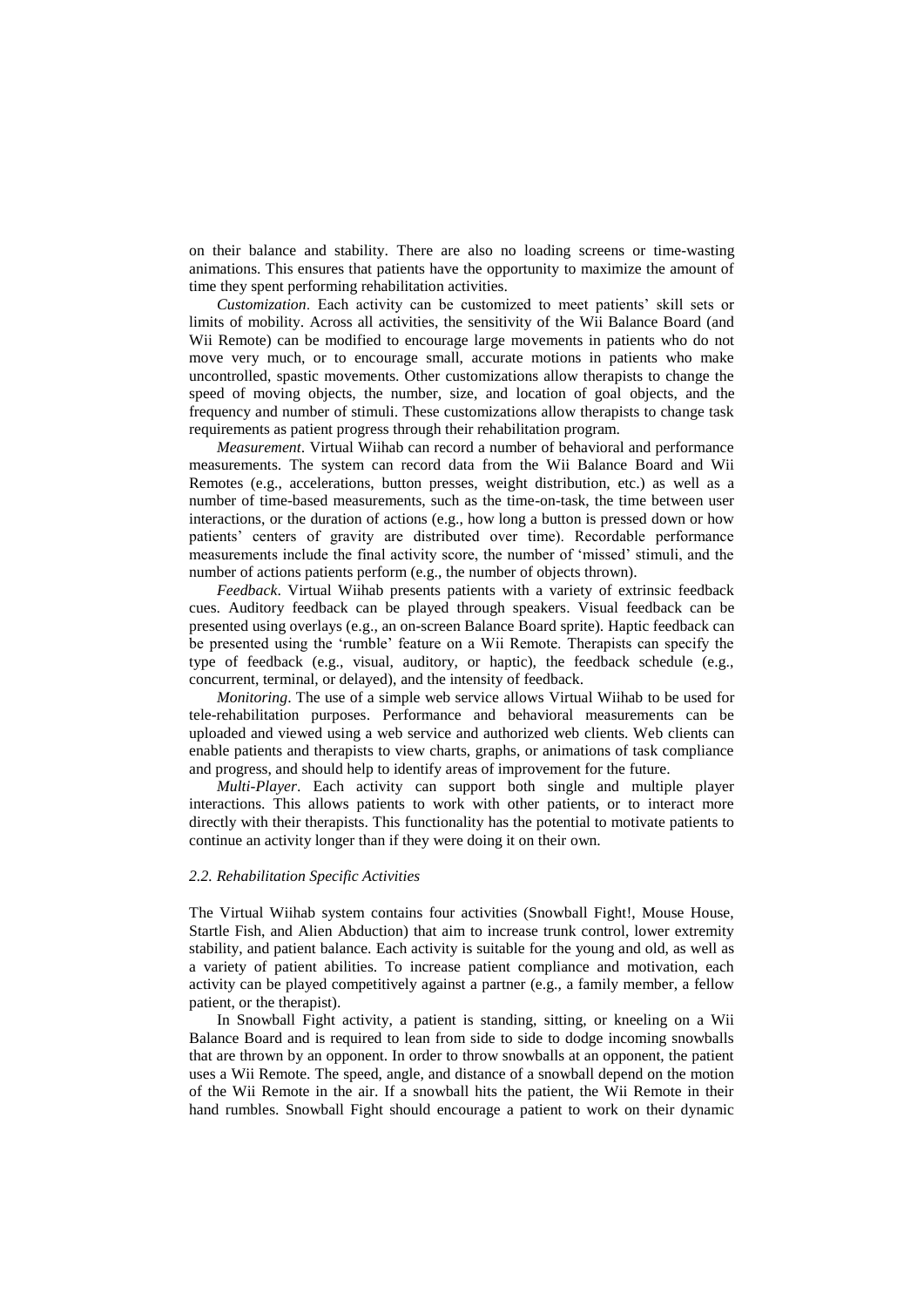postural control and movement accuracy. Snowball Fight can be played individually or with a partner. In individual mode, the patient plays against a computer-controlled enemy penguin that is throwing snowballs at the patient. If played with a partner, the partner plays the role of the enemy penguin.



**Figure 1: Patients interacting with: a) Mouse House, b) Startle Fish, c) Alien Invasion, d) Snowball Fight**

In the Mouse House activity, the patient plays the role of a mouse that searches through a large virtual house to find pieces of cheese. In this activity, the patient uses a Wii Balance Board and a Wii Remote. The patient can sit on, stand on, or kneel on the Balance Board and use it as a navigation interface by shifting their weight to move the virtual mouse. This activity challenges the patient to exercise balance and movement precision. This activity can be played individually or with a partner. In partner mode, both players have their own Wii Balance Boards and view a split-screened virtual environment. In this mode, the players compete against each other to collect the pieces of cheese. This activity could be used to target or evaluate asymmetries in movement accuracy and trunk control.

In Startle Fish, the patient plays a diver and has to remain as still as possible to avoid being eaten by the virtual sharks. As the patients sway on the Wii Balance Board, they attract attention from the aquatic life surrounding them. If the patient moves their